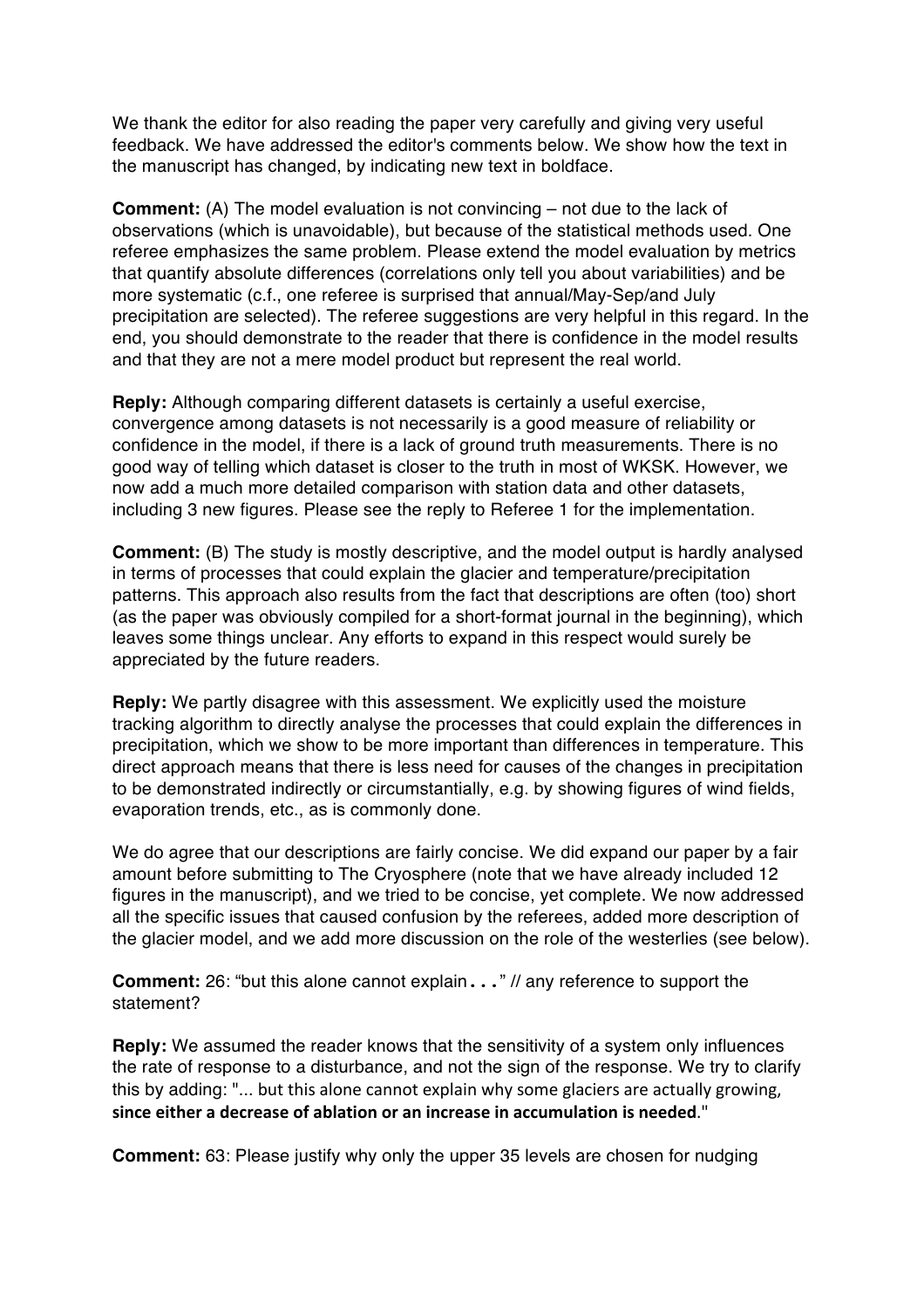**Reply:** We add the following sentence: " This ensures the large-scale upper-atmospheric **circulation closely follows that of ERA-Interim, whereas near the surface, the model is** more determined by the physics in WRF, e.g. evaporation in irrigated areas. The nudged **levels and the** values of the nudging parameters have been found to perform well in similar studies ...**"**

**Comment:** 65: How do the nudging parameters compare to the standard values suggested by the developers?

**Reply:** We add the following sentence: " The default values for all three parameters are **0.0003 s -1 in WRF."**

**Comment:** Section 2.1 and rest of paper: I am not sure that calling 20x20 km resolution "high" is still appropriate. It was fine some years ago (and I did so too), but in the meantime with growing computational power, km-scale runs over more than a decade are already available.

**Reply:** We agree. When we started work on this paper, full ERA5 data was not yet available, but things have indeed moved fast. We now rephrase the conflicting sentence in Section 2.1 as follows: "... to obtain a climate dataset between 1980-2010 for High Mountain Asia with a resolution higher than that of ERA-Interim." We could not find other instances where we claim the resolution to be high.

**Comment:** Section 2.2: Please clarify the ice dynamics part of the model. It is hard to understand from the current descriptions.

**Reply:** We now add: " The model assumes a calibrated mass balance gradient along the **glacier, and parameterises downslope mass flux in a lumped procedure that is based on vertical integration of Glen's flow law (Marshall et al., 2011)."**

**Comment:** 103: why are these three variables chosen for the clustering? I can't comprehend why it is a mix of surface variables and pressure-based variables.

**Reply:** This variable mix was chosen, because they are relevant for the glaciers on the surface, and for the moisture transport higher in the atmosphere. We now add: " In this **way, we delineate regions that have similar surface variables, relevant for the glaciers.** Furthermore, these regions are also under the influence of similar winds, relevant for the **moisture transport."**

**Comment:** 106: please say something like "(indicated later in Fig. 11)", otherwise it seems odd that Figure 11 comes after Figure 1.

**Reply:** We agree and add the "**later**".

**Comment:** 135-139: Is the conclusion correct? Even if one data set shows lower absolute values, it doesn't necessarily mean that a trend must also be lower. Please clarify.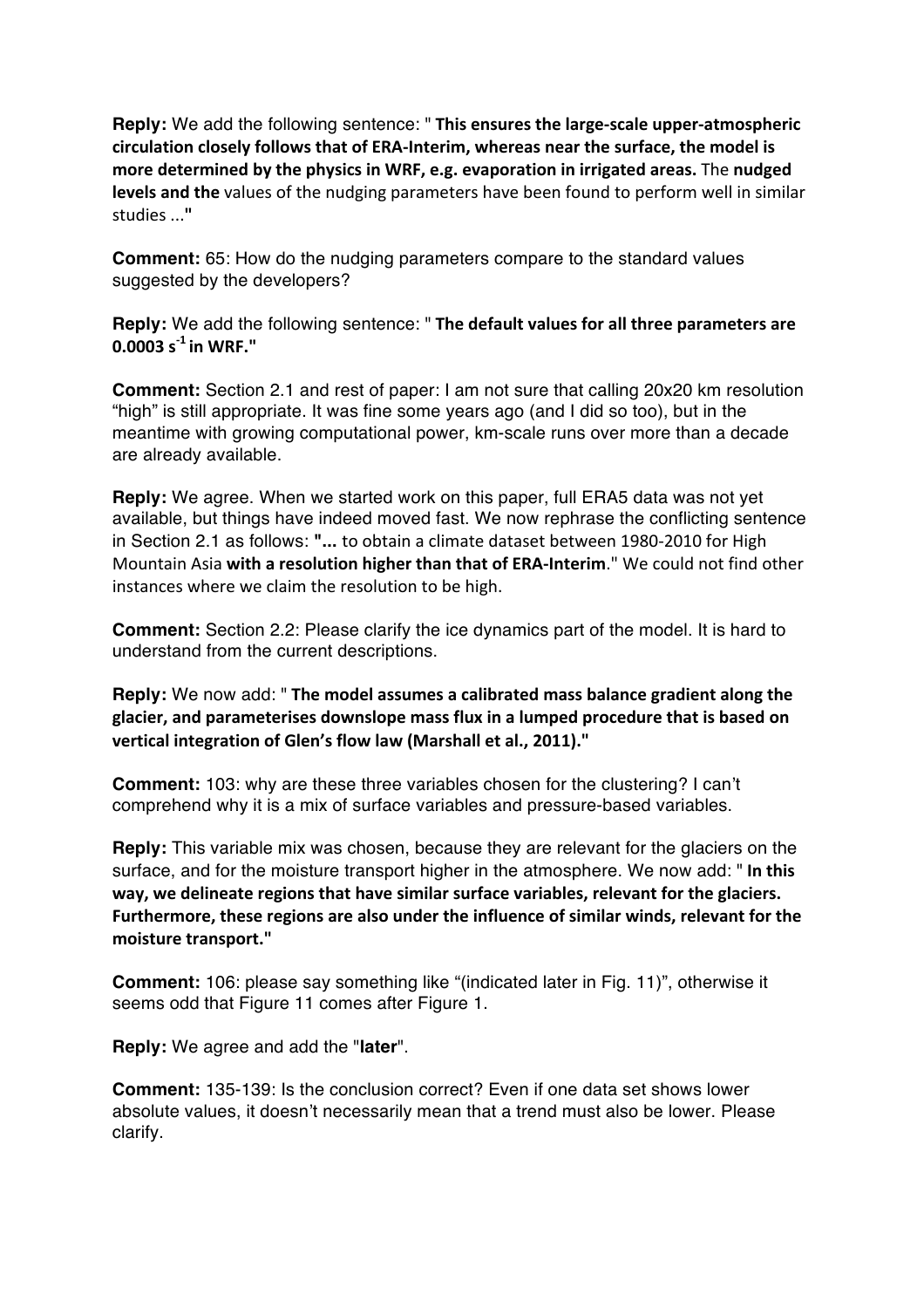**Reply:** This is indeed only the case when all values are scaled in the same way. We now add: "... the absolute values of the trends will be lower in the WRF domain than outside **if there is a scaling factor in moisture flux between the two datasets. The trends in** the Tarim basin will **then** be underestimated with respect to regions such as the Caspian Sea and the Junggar basin."

**Comment:** Section 3: Do your spatial patterns have any resemblance with those expected from strong westerlies influence as presented by Mölg et al. (2017, JGR Atmospheres, 122,3875–3891)? I am not raising this point because I am an author of that study, but because that study has a clear relevance with regard to the scientific content of your paper (westerlies should have an impact in the northwest of HMA).

**Reply:** This is indeed a very interesting point, and westerlies must indeed be important. This is also clear from Figs. 11 and 12, which show that most of the changes in precipitation in southwestern HMA, which mainly occurs in winter, correspond to source changes west of HMA. The pattern of precipitation trends indeed somewhat matches that expected from an increase in summer westerlies, as described by Mölg et al., but the situation is clearly more complex than simply a change in summer westerlies. We now discuss this issue in a new paragraph in the discussion:

**The pattern of precipitation trends in Fig. 5b roughly matches the pattern that is expected from an increasing influence of summer westerlies, as shown by Mölg et al. (2017). These westerlies** are also associated with strong heating and drying trends of the Indus Basin. An increase in irrigation also produces a very similar precipitation pattern, yet causes a cooling and wetting of the Indus Basin (de Kok et al., 2018). Our JAS trends of near-surface temperature and specific humidity (Fig. 13) indicate mostly cooling and wetting trends, which is more in line with the increase in irrigation than with the increase in summer westerlies. ERA5 data for JJA also indicates a similarly strong irrigation effect in the Indus **basin (Farinotti et al., 2020). The moisture tracking results (Figs. 11 and 12) indicate that** much of the additional snowfall occurs in spring and summer, and originates from the **East, with a large role for the irrigated areas. However, the May westerlies clearly have an** important role in transporting the increase in evaporation from the Caspian Sea (Chen et al., 2017) to WKSK. Besides the Caspian Sea, the westerlies are mainly associated with a decrease in snowfall when the whole year is considered (Fig. 11a). The pattern of precipitation trends in Fig. 5b is not only the result of changes in summer. The decrease in precipitation in southwestern HMA is also clearly associated with westerly winds in winter, but not those in summer (see Figs. 7d and 11c).